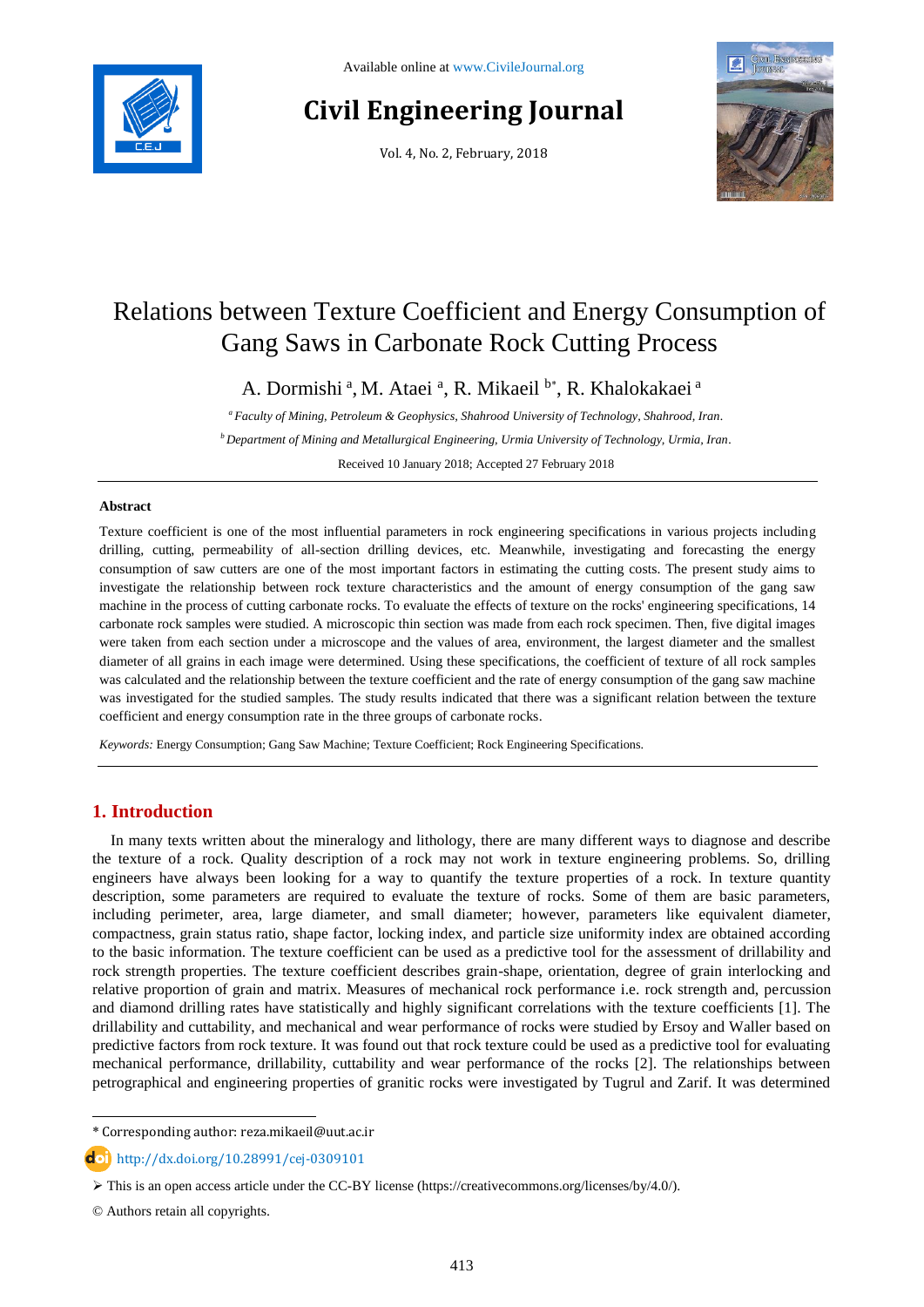that the average of grains affected the strength of rock, so that with the increase of rock strength, the mean grain was reduced [3]. In a study conducted by Singh et al., the neural networks were used for the prediction of uniaxial compressive strength, tensile strength and axial point load strength simultaneously from the mineral composition and textural properties. The network was trained to predict the uniaxial compressive strength, tensile strength and axial point load strength from the mineralogical composition, grain size, aspect ratio, form factor, area weighting and orientation of foliation planes (planes of weakness). It was found out that the neural network models of all three strengths were simulated simultaneously, but this is not possible in statistical predictions [4].

In a research conducted by Thuro and Plinninger, the possibilities to quantify key parameters of mass excavatability in drilling, blasting and cutting by TBM and road headers were explored [5]. The effect of the textural properties of rocks on their crushing feature, the distribution of particle size, the texture, grinding and crushing was investigated by Kekec et al.; then, the statistical methods were used and the relations between the textural properties and the physical and mechanical features of rocks were determined. It was found out that, there were several parameters that affected the properties of crushing and grinding, but some parameters, such as rocky texture had no significant effect on shape and volume, or that the content of minerals had a significant effect on the distribution of particle size discharged from the crusher and the amount grinding [6]. In a study conducted by Hoseinie et al. a new classification system was developed for specifying the rock mass drillability index (RDi). Six parameters of the rock mass were investigated for RDi (including texture and grain size, Mohs hardness, uniaxial compressive strength (UCS), joint spacing, joint filling (aperture) and joint dipping). It was determined that as drilling distance increased in rocks, drilling rate increased logarithmically and also increased with increasing drilling rates. And by increasing the relative angle between the surfaces of the joint and directional drilling, drilling penetration rate increased linearly [7]. In their study, Alber and Kahraman predicted the uniaxial compressive strength and elastic modulus of a fault breccia from the texture coefficient developed by Howarth and Rowlands. It was found out that there was a strong relationship between uniaxial compressive strength and texture coefficient [8].

In another study conducted by Yilmaz et al., the correlations between a single parameter of rock texture (percentage mineral content and grain size) and mechanical properties of various granites were investigated. It was determined that there was a negative relationship between the mean size of quartz grains and uniaxial compressive strength. The correlation between k-feldspar is more than the solidness of other minerals forming rock [9]. In the research of Ghaysari et al, the prediction of production rate in diamond wire saw was investigated based on the texture characteristics of rock [10]. The relationship between the mineralogical and textural properties in quartzites, granitoids, gneisses, metabasics and dolomite rocks was studied by Tandon and Gupta [11]. The relation between the textural and mechanical properties of rock was reviewed by Ozturk and Nasuf [12]. The Grain/matrix ratio (GMR) was calculated by Korkanç and Solak using the ratios of phenocrysts, microlites, volcanic glass, voids and opaque minerals after point counting on thin sections. Therefore, it was attempted to determine the potential relationship between the petrographic and geomechanical properties of fresh samples by counting correlation analysis. It was found out that there was a reasonable relation between plagioclase, GMR, void and geomechanical properties in Kızılkaya tuffs samples [13]. In a study conducted by Yusof and Zabidi, the relationship between mineralogical characteristics and mechanical properties of rock was investigated. It was concluded that the average grain size had a direct impact on strength rock so that by decreasing the average size of the grain, the strength of the rock was also reduced. Except for this, one of the factors influencing the mineral strength of rock is the following: If the quartz frequency increases, stone strength increases too, but the presence of feldspars and mica reduces its amount [14]. In the study of Kahraman et al., the effects of textural properties of grains such as aspect ratio, roundness, and diameter on the LCPC abrasivity coefficient (LAC) were investigated for coarse-grained igneous rocks. The LAC was correlated with the abrasive mineral content (AMC) and a good correlation was found between the two parameters and secondly the textural properties of loosened materials had a strong influence on the tool wear. The results showed that in addition to AMC, the texture properties of grains had a great influence on the LAC and abrasive tools. In another result obtained when evaluating soft and soft materials, tissue properties such as roughness, diameter and aspect ratio have been investigated [15]. In another study, the strength properties such as rebound hardness, uniaxial compressive strength, rock tensile strength of multicomponent geomaterials, i.e., host-rocks and their enclaves, sampled both from quartz-rich (granitoid) and quartz-poor (syenitoid) massifs were investigated by Krmíek et al. It was found out that one of the factors affecting the overall strength of the rock was the presence of xenoliths. This factor of positive strength effect associated with the presence of microgranular enclaves increased from granitoid massifs towards syenitoid massifs [16].

In the study of Hoseinie et al., the relationship between quantitative parameters of the rock microfabric and the rate of top-hammer drilling was investigated [17]. Recently, some industrial and laboratory studies in the field of the energy consumption, wear prediction, production rate prediction have been done in dimensional stone cutting process with circular diamond saw and diamond wire saw. The vibration of machine saw during rock sawing was predicted by Mikaeil, et al. using the fuzzy analytical hierarchy process [18]. The relationship between the production rate of diamond wire saw and some important rock properties was investigated by Ataei et al. using statistical analysis [19]. A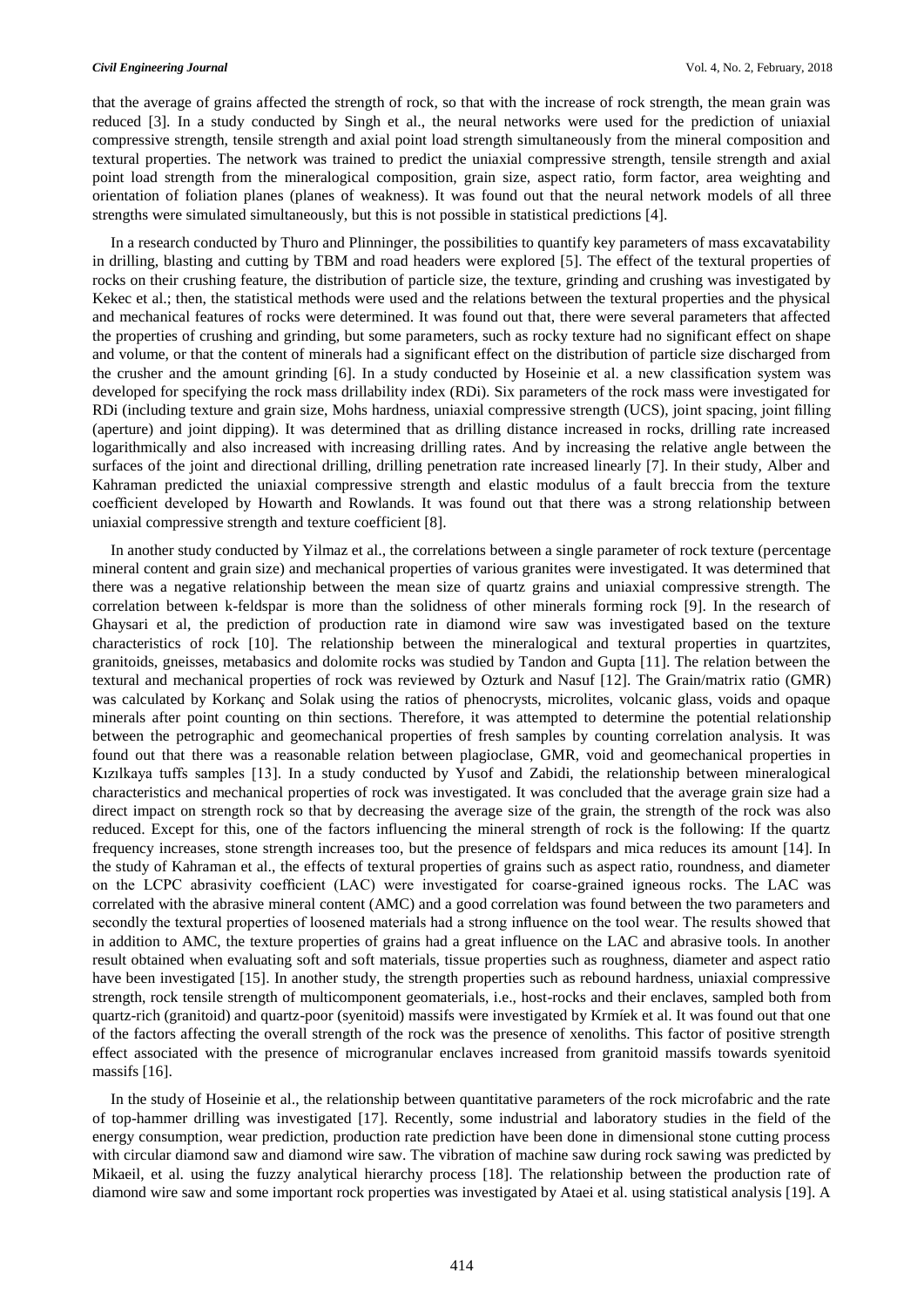fuzzy analytical hierarchy process was developed by Ataei et al. to evaluate the sawability of dimension stone [20]. A prediction model was developed by Ghaysari et al. to evaluate the performance of diamond wire saw based on texture characteristic of carbonate rock [21]. The production rate of diamond wire saw was studied by Sadegheslam et al. using multiple nonlinear regression analysis and artificial neural network [22]. An artificial neural network was developed by Aryafar and Mikaeil based on rock properties and saw machine characteristic to estimate the ampere consumption of dimension stone sawing machine [23]. The performance of circular saw machine was investigated by Mikaeil et al. using imperialist competitive algorithm and fuzzy clustering technique [24]. A new rock classification system was developed by Almasi et al. based on the abrasiveness, hardness, and toughness of rocks and PA to predict the hard dimension stone sawability [25]. The wear performance of circular diamond saw was investigated by Akhyani et al. in hard rock cutting process using fuzzy rock engineering system (RES) and genetic algorithm (GA) [26].

Gang saws have been extensively used in dimension stone processing plants. The estimation of rock sawability is very important in the cost prediction and designing of the plants. Rock sawability depends on the gang saw characteristics, type of saw, rate of sawing and tool wear, and rock properties. Rock texture characteristic is one of the most important factors for evaluating the rock engineering indices such as strength, hardness, abrasiveness, etc. Also, consumed energy is a significant cost factor in carbonate rock cutting process. The present study aimed to investigate the relationship between rock texture characteristics and the amount of energy consumption of the gang saw machine in the cutting process of carbonate rocks. As far as the author know, predicting the energy consumption using the regression analysis based on texture coefficient is a unique research.

#### **2. Research Methodology**

The present research takes the relationship between texture coefficient and energy consumption of gang saw using regression analysis. This paper is organized as follows. In first section, field and laboratory studies are done to perpetrate the stone block, sampling of studied stones and preparation of thin section. In the next step, texture coefficient is determined. Finally, after determining energy consumption of gang saw during cutting process, the relationship between texture coefficient and energy consumption is investigated using regression analysis. Figure 1. illustrates a flow chart of the operations performed in the current research paper.



**Figure 1. Flowchart of study**

#### **3. Texture of Rocks**

Texture has a basic role in the engineering behavior of rocks which is associated with drilling machines, cutting structural stones, TBMs, and so on. Texture is one of the inherent characteristics of a rock. Rock texture is a parameter that is described qualitatively according to the size, shape, and matrix rate (grain to matrix ratio). In engineering works, the typical classification for the texture of rocks based on two factors of the size and shape of the grain is in four groups of grained, porphyry, glass, and destructive. The most specific texture in this division is grained texture which in igneous rocks, is divided into several subgroups according to the size of the grains, including very coarse with grains larger than 10 mm, coarse with grains of 5 to 10 mm, medium with grains of 2-5 mm, fine-grained with grains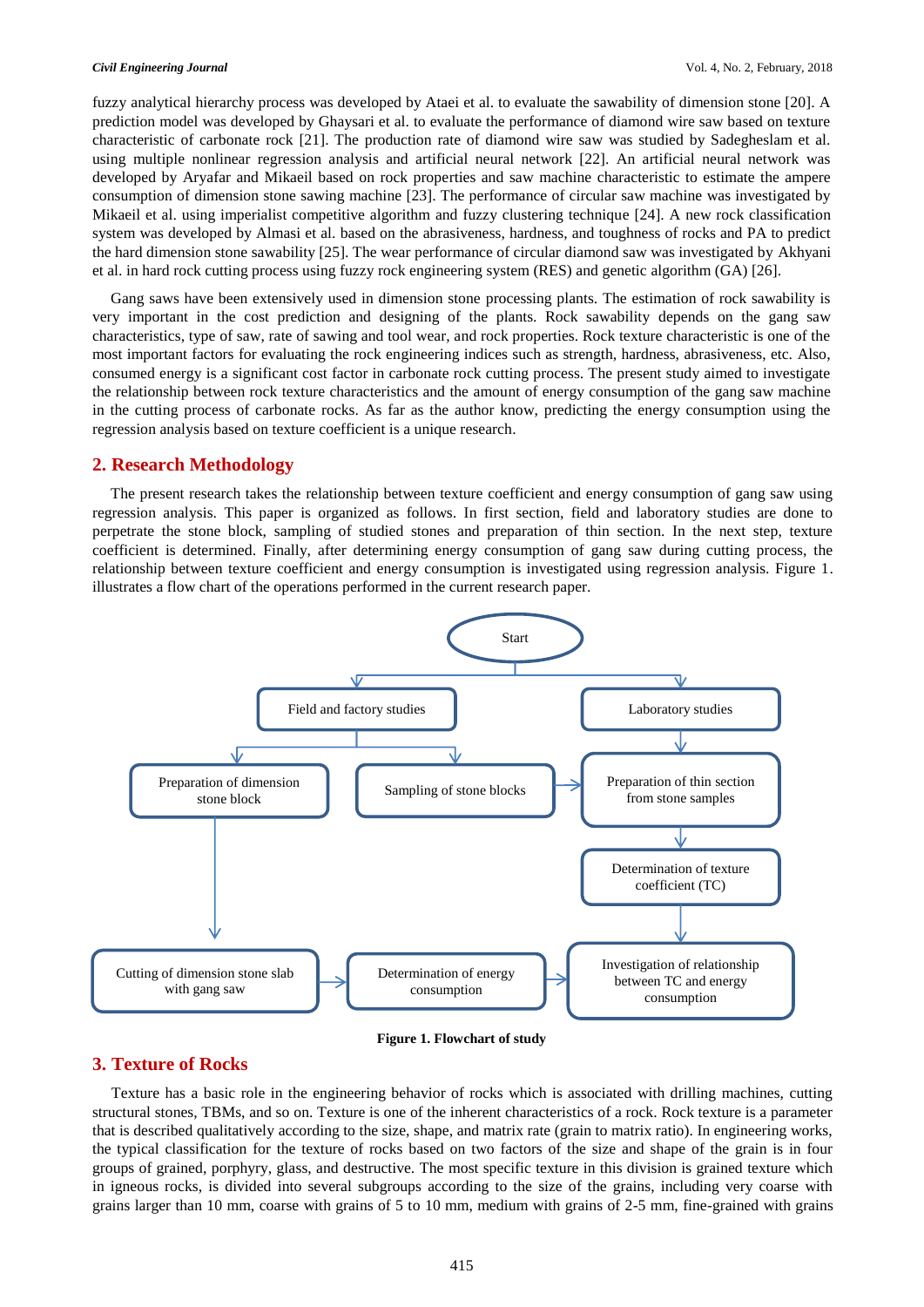of 0.25 to 2 mm and very fine-grained with grains smaller than 0.25 mm. The parameters effective in the evaluation of rock texture include area, perimeter, larger diameter, smaller diameter, equivalent diameter, compactness, shape factor, grain status ratio, locking, and uniformity of particles. Area is considered as the simplest parameter in evaluation of rock texture. This characteristic is equal to the mean surface area of the grains in the thin section. The grain perimeter represents the length of the grain boundary in the rock, or mathematically, perimeter of the grain. Larger diameter and smaller diameter are of the most widely used quantitative parameters of texture, mathematical composition of which is geometrically representative of various properties of grains and rock texture.

Diameter equivalent ( $De<sub>qui</sub>$ ): This parameter presents grain size. It is determined by below equation [27]:

$$
D_{\text{equi}} = \sqrt{\frac{4 A_i}{\pi}} \tag{1}
$$

Where  $D_{equi}$  is diameter equivalent (mm),  $A_i$  is Area of grain (mm<sup>2</sup>).

Compactness (C): This parameter is as shape of section in grain. It is calculated by below equation

$$
C = \frac{L_P^2}{A_i} \tag{2}
$$

Where C is compactness,  $L_p$  is perimeter of grain (mm).

Shape factor (SF): This parameter is as amount of round of section in grain. It is calculated by below equation:

$$
SF = \frac{4\pi A_i}{L_p^2}
$$
 (3)

Aspect ratio (AR): It is calculated by dividing maximum diameter to minimum diameter.

$$
AR = \frac{D_{\text{max}}}{D_{\text{min}}} \tag{4}
$$

Where  $D_{\text{max}}$  is maximum diameter (mm) and  $D_{\text{min}}$  is minimum diameter (mm).

Interlocking index (g): at first, this index was presented by Dreyer in 1973. In fact this parameter shows relation between area of grain and part of perimeter that is neighbor with other grain. Actually this index explains complexity of relation between grains. To obtain this index, below equation was presented:

$$
g = \frac{1}{n} \sum \frac{L_{\rm pi}}{\sqrt{A_i}}\tag{5}
$$

Grain size homogeneity index (t): This index was presented by Dreyer in 1973. It is introduced as explanation of distribution grain packing in texture of rock. Below equation was presented to obtain index of grain size homogeneity:

$$
t = \frac{A_{ave}}{\sqrt{\sum (A_i - A_{ave})^2}}
$$
(6)

Where Aave is Average of area of grains  $(mm^2)$ .

Texture coefficient: The method of quantitative analysis of geometrical properties of rock particles or rock texture comprises the following component:

a. To measure and analyze grain shape.

- b. To measure and analyze grain elongation (to calculate shape factor and aspect ratio).
- c. To measure and quantify grain angle (orientation).

d. To calculate total grain area to total references area (including matrix) or weighting factors based on the degree of grain packing.

The results can be derived from the following formula which was suggested by Howarth and Rowlands in 1987 [1]:

$$
TC = AW \left[ \frac{N_0}{N_0 + N_1} \times \frac{1}{FF_0} \right] + \left\{ \frac{N_1}{N_0 + N_1} \times AR_1 \times AF_1 \right\} \right]
$$
\n<sup>(7)</sup>

Where,

TC: texture coefficient,

N0: Number of grains with aspect ratio less than 2,

 $N_1$ : Number of grains with aspect ratio greater than 2,

 $FF<sub>o</sub>$ : Arithmetic mean of shape factor of all N<sub>0</sub> grains,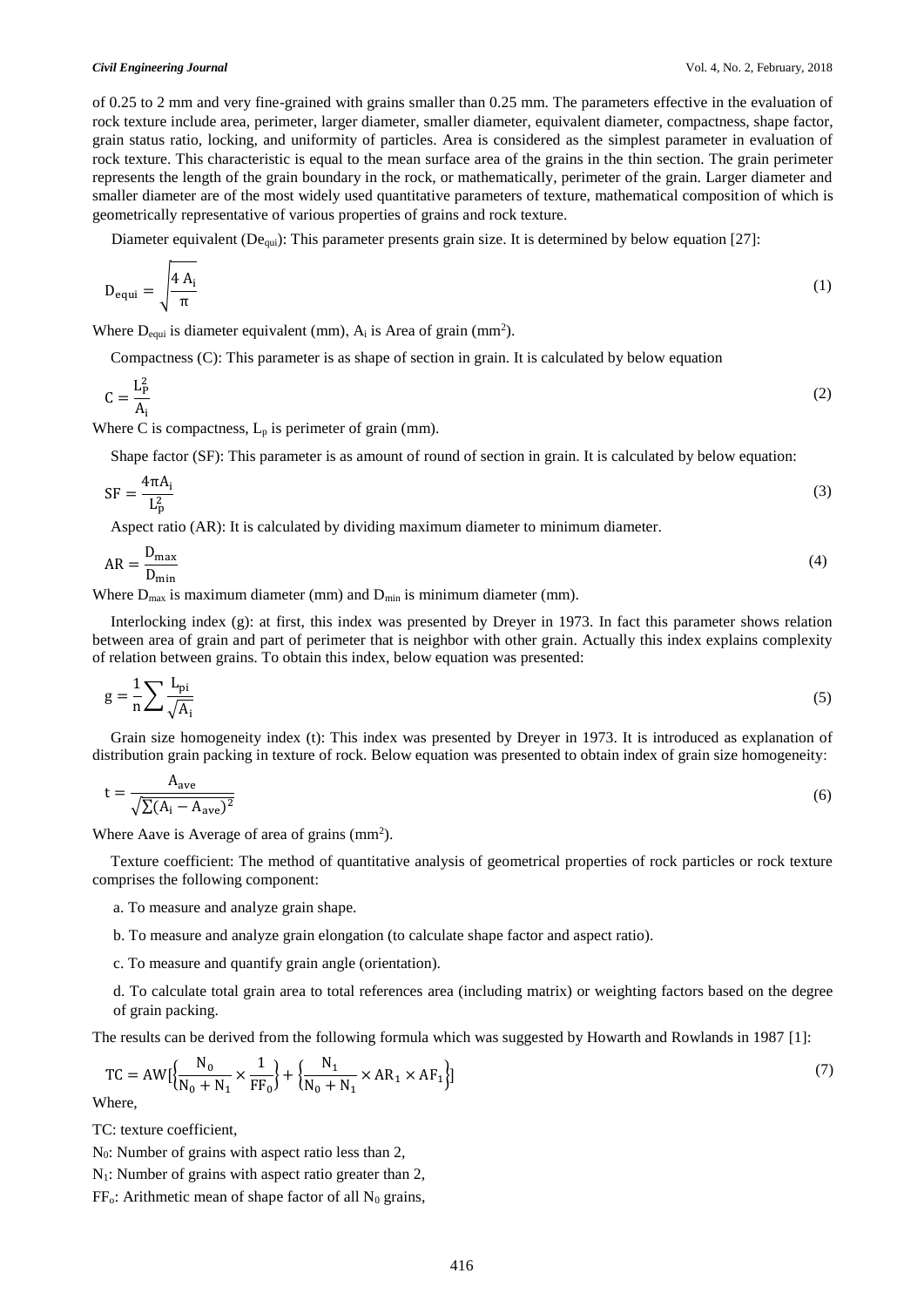$AR<sub>1</sub>$ : Arithmetic mean of aspect ratio of N<sub>1</sub> grains,

 $AF_1$ : Angle factor orientation which were computed for all  $N_1$  grains,

AW: Area weighting (grain packing density), which calculated:

$$
AW = \frac{\text{Total grain area within reference are boundary}}{\text{Total area enclosed by the reference area boundary (including matrix area)}
$$

Angle factor is defined as angle between the maximum diameter and horizon. The maximum value of angle is 180°. Angular orientation of grains was quantified by the development of the angle factor. This factor was only calculated for elongated grains where their aspect ratio was greater than 2. The angle factors  $AF<sub>1</sub>$  has been calculated by a class weighted system applied to the absolute, acute angular differences ( $0^{\circ} < \beta < 90^{\circ}$ ), between each and every elongated grain [1]. The angular differences are grouped into nine classes, each of which is weighted (Table 1).

| <b>Number</b>  | Class range $(\beta^{\circ})$ | Weighting (i) |  |  |
|----------------|-------------------------------|---------------|--|--|
| 1              | $0 < \theta$ DMAX $\leq 10$   | 1             |  |  |
| 2              | $10 < \theta$ DMAX $\leq 20$  | 2             |  |  |
| 3              | $20 < \theta$ DMAX < 30       | 3             |  |  |
| $\overline{4}$ | $30 < \theta$ DMAX $\leq 40$  | 4             |  |  |
| 5              | $40 < \theta$ DMAX $\leq 50$  | 5             |  |  |
| 6              | $50 < \theta$ DMAX $\leq 60$  | 6             |  |  |
| 7              | $60 < \theta$ DMAX $\leq 70$  | 7             |  |  |
| 8              | $70 < \theta$ DMAX $\leq 80$  | 8             |  |  |
| 9              | $80 < \theta$ DMAX < 90       | 9             |  |  |

**Table 1. Classes and weighting for absolute, acute angular differences [2]**

The angle factor has been calculated by summing of the class weighting and fractions of the total number of angular differences in each class.

$$
AF = \sum_{i=1}^{n} \left[ \frac{X_i}{N(N-1)} \right] \tag{8}
$$

Where,

AF1: Angle factor,

N: Total number of elongated grains,

Xi: Number of angular differences in each class,

I: Weighting factor and class number.

### **4. Investigation of Relationship between Texture Coefficient and Energy Consumption**

In this study it is aimed to evaluate the energy consumption of gang saw in carbonate rock cutting process. In order to investigate the relationship between energy consumption rate of saw cutting machine and texture characteristics of carbonate rock samples, field and laboratory studies were carried out. In the first section, sampling of ready-to-cut rock blocks was carried out at the processing plant in Mahallat city, Iran. The rock blocks were cut by diamond blades under constant operating conditions with a 50-blade saw cutting machine (Figure 2). Specifications of the saw cutting machine used are presented in Table 2.



**Figure 2. Gang saw machine used in this study**

417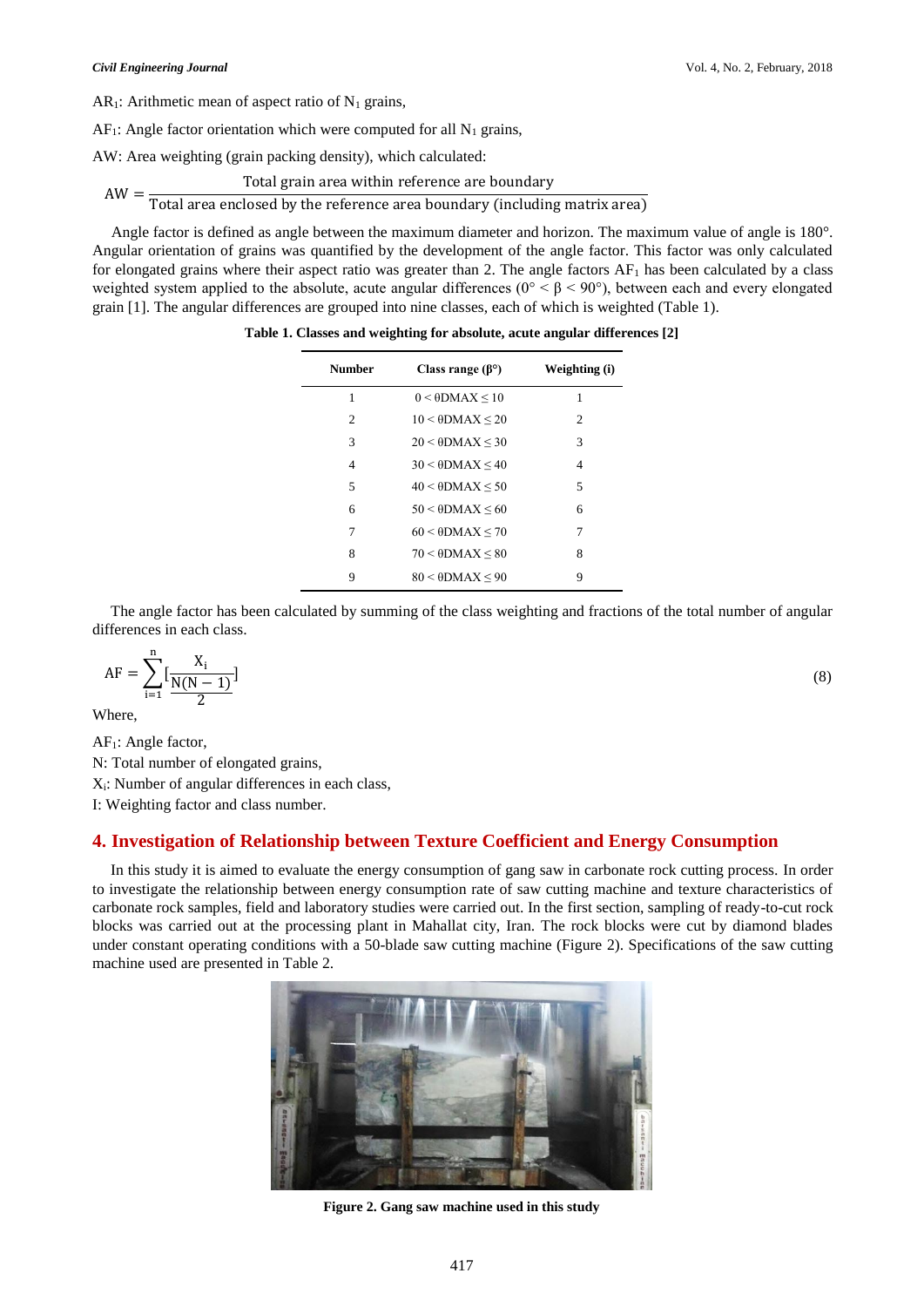| <b>Characteristic</b>   | Value |     |
|-------------------------|-------|-----|
| Blade run               | 750   | mm  |
| Cutting width           | 1440  | mm  |
| Cutting length          | 3300  | mm  |
| Cutting height          | 1950  | mm  |
| Blade length            | 4400  | mm  |
| Max. no. blades         | 50    | N   |
| Main engine power       | 55    | Kw  |
| Total weight of machine | 47    | ton |

**Table 2. Machine operating characteristics during performance studies**

A total of 8 rock samples were evaluated during the cutting process and the amount of energy consumed by the saw cutting machine during the cutting process was measured. Characteristics of the carbonate rocks samples under study along with energy consumed are shown in Table 3.

| Samples n.     | <b>Commercial name</b>  | Name of quarry   | <b>Energy consumption (Ampere 8)</b> |  |
|----------------|-------------------------|------------------|--------------------------------------|--|
| A1             | Hajiabad Travertine     | Hajiabad         | 83                                   |  |
| A <sub>2</sub> | Chocolate Travertine    | Chocolate Kashan | 84                                   |  |
| A3             | <b>Takab Travertine</b> | Takab            | 83                                   |  |
| A4             | Harsin Marble           | Harsin           | 95                                   |  |
| A <sub>5</sub> | Kerman Marble           | Mirzaei          | 93                                   |  |
| A6             | Ghorveh Marble          | Ghorveh          | 89                                   |  |
| A7             | Laybid Marble           | Laybid           | 91                                   |  |
| A8             | Aligodarz Marble        | Aligodarz        | 90                                   |  |

**Table 3. The studied rocks and energy consumption**

The locations of studied quarries are given in Figure 3. The samples of stones which have been studied were collected from these quarries and transferred to laboratory.



**Figure 3. The location of studied rocks**

In the second section, rock samples from each rock block were transferred to the laboratory to provide microscopic thin sections. After preparing microscopic sections, digital images were taken from each section (Figure 4). Then, the texture characteristics of the studied rock samples were evaluated and calculated. The texture characteristics of the studied rocks including diameter equivalent (Dequi), Compactness (C), shape factor (SF), aspect ratio (AR), interlocking index (g), grain size homogeneity index (t) and texture coefficient (TC) are shown in Table 4.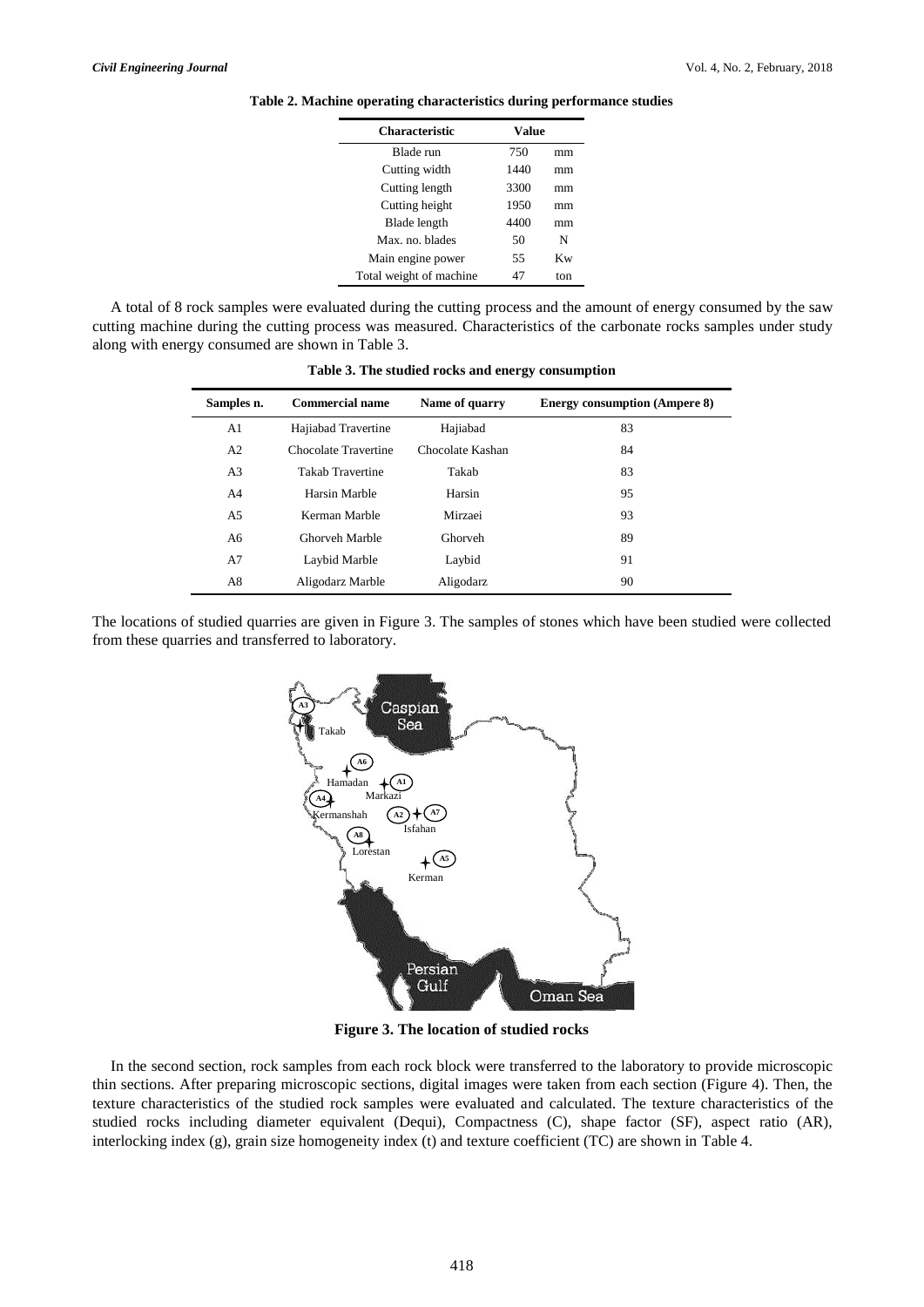

**Figure 4. Microscopic thin-section image of crystal rocks**

| Dequi  | C      | <b>SF</b> | AR     | g     | t      | TC    |
|--------|--------|-----------|--------|-------|--------|-------|
| 0.248  | 18.234 | 0.689     | 2.4917 | 4.211 | 0.0482 | 2.524 |
| 0.336  | 16.12  | 0.779     | 2.676  | 2.178 | 0.057  | 4.026 |
| 0.14   | 18.61  | 0.675     | 2.55   | 3.19  | 0.052  | 3.225 |
| 0.247  | 19.03  | 0.66      | 2.649  | 4.314 | 0.046  | 3.561 |
| 0.273  | 12.21  | 1.029     | 2.474  | 2.459 | 0.066  | 3.196 |
| 0.9026 | 16.35  | 0.769     | 3.159  | 1.401 | 0.0767 | 1.102 |
| 0.818  | 18.68  | 0.672     | 2.528  | 1.384 | 0.1    | 3.008 |
| 0.279  | 16.27  | 0.772     | 2.409  | 3.036 | 0.064  | 2.744 |
|        |        |           |        |       |        |       |

**Table 4. Information obtained for all sections**

Energy consumption of gang saws and texture coefficient was considered using the method of least squares regression for three groups of studied rocks. Linear, logarithmic, exponential and power curve fitting approximations were tried and the best estimated equation with the highest correlation coefficient was selected for each regression. Figure 5. shows the relationship between energy consumption and texture coefficient for three groups of studied rocks.



**Figure 5. Relationship between energy consumption and texture coefficient**

A good correlation between energy consumption and texture coefficient was found for marble group. The relation follows an exponential function. The determination coefficient  $(R^2)$  of the model is higher than 0.85. This value is good. Energy consumption increases with increasing texture coefficient. The equation of the curve is:

 $I_M = 87.975$ EXP(0.00099TC)  $R^2 = 0.854$  $2=0.854$  (9)

The general relation for marble and crystal stones is as follows

$$
I_{\text{M-C}} = 86.111 \text{EXP}(0.0226 \text{TC}) \qquad R^2 = 0.68 \tag{10}
$$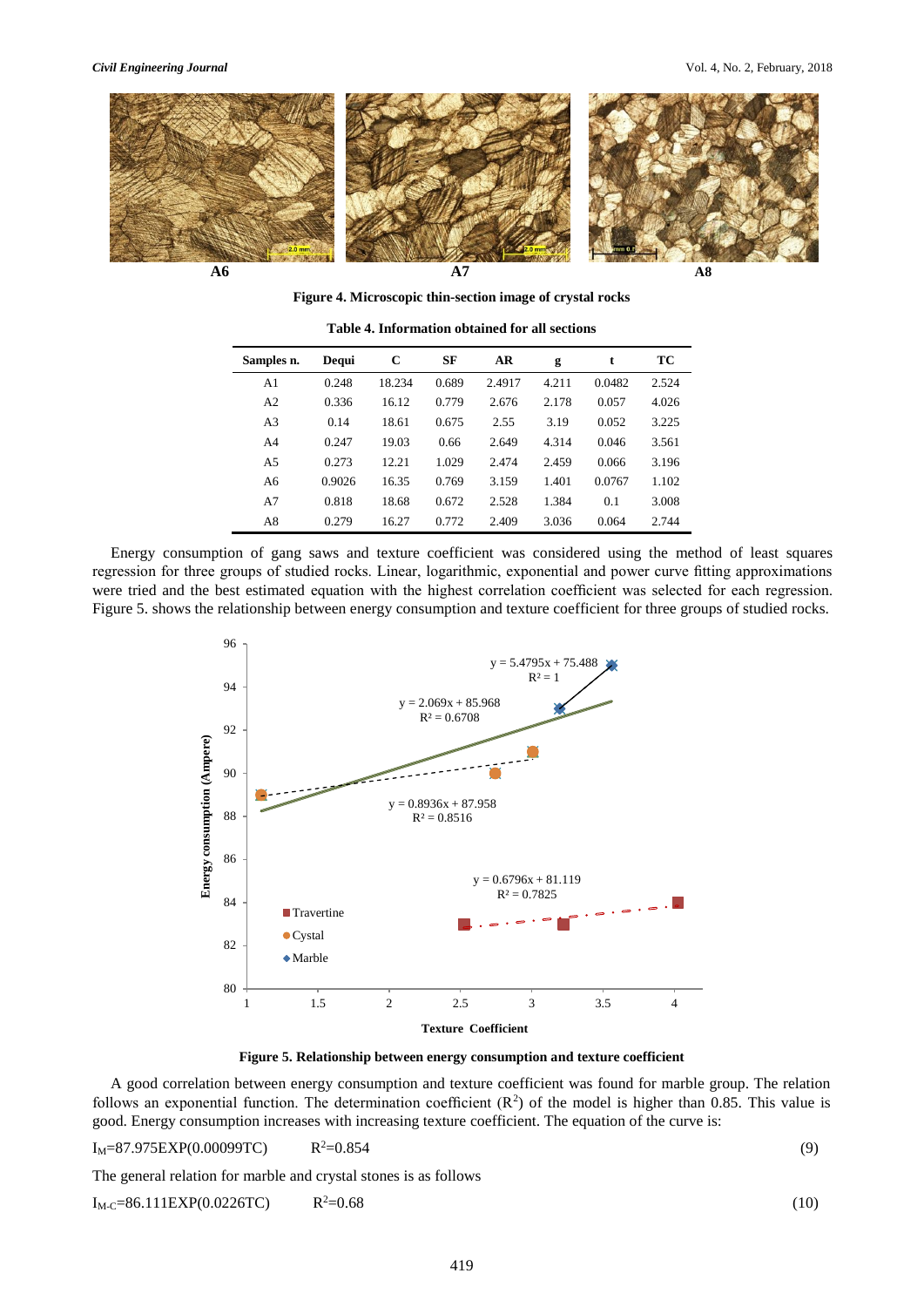There is a significant correlation between energy consumption and texture coefficient for travertine group. The relation follows an exponential function. Energy consumption increases with increasing texture coefficient with determination coefficient 0.78. The equation of the curve is:

$$
I_t = 81.151 \text{EXP}(0.0081 \text{TC}) \qquad R^2 = 0.78 \tag{11}
$$

#### **5. Conclusion**

In this paper, the relationship between the energy consumption of the gang saws machine and the texture coefficient as one of the most important quantitative characteristics was investigated in the carbonate rock samples. The results of the studies on three groups of carbonate rocks, including travertine, marble and crystal, showed that the amount of energy consumption increased with the increase of rock texture coefficient. This incremental trend followed an exponential function and indicated an acceptable correlation coefficient in the rock samples studied. Furthermore, the investigations revealed that the gradient of changes in energy consumption of the saw machine in marble and crystal rock samples was higher than that of travertine rocks under fixed operating conditions.

#### **6. References**

[1] Howarth D.F., Rowlands J. C. "Quantitative Assessment of Rock Texture and Correlation with Drillability and Strength Properties". Rock Mechanics and Rock Engineering, (January 1987), Volume 20, [Issue](https://link.springer.com/journal/603/20/1/page/1) 1, pp 57–85, doi: 10.1007/BF01019511.

[2] Ersoy A., Waller M.D., "Textural characterization of rocks". J. of Engineering Geology, (June 1995), Vol. 39, Issues 3-4, p. 123-136, [doi: 10.1016/0013-7952\(95\)00005-Z.](https://doi.org/10.1016/0013-7952%2895%2900005-Z)

[3] Tugrul A., Zarif I.H. "Correlation of mineralogical and textural characteristics with engineering properties of selected granitic rocks from Turkey". Engineering Geology 51 (1999), 303±317, [doi: 10.1016/S0013-7952\(98\)00071-4.](https://doi.org/10.1016/S0013-7952%2898%2900071-4)

[4] Singh V.K., Singh D., Singh T.N. "Prediction of strength properties of some schistose rocks from petrographic properties using artificial neural networks". International Journal of Rock Mechanics & Mining Sciences 38 (2001), 269–284[, doi: 10.1016/S1365-](https://doi.org/10.1016/S1365-1609%2800%2900078-2) [1609\(00\)00078-2.](https://doi.org/10.1016/S1365-1609%2800%2900078-2)

[5] Thuro, K. Plinninger, R.J. "Hard rock tunnel boring, cutting, drilling and blasting: rock parameters for excavatability. Technology roadmap for rock mechanics", South African Institute of mining and metallurgy, (2003), ISRM-10CONGRESS-2003- 212.

[6] Kekec B., Unal M., Sensogut C. "Effect of the textural properties of rocks on their crushing and grinding features". Journal of University of Science and Technology Beijing (October 2006)[, doi: 10.1016/S1005-8850\(06\)60079-0.](https://doi.org/10.1016/S1005-8850%2806%2960079-0)

[7] Hoseinie S.H., Aghababaei H., Pourrahimian Y. "Development of a new classification system for assessing of rock mass drillability index (RDi) ". International Journal of Rock Mechanics & Mining Sciences 45 (January 2008), 1–10, [doi:](https://doi.org/10.1016/j.ijrmms.2007.04.001)  [10.1016/j.ijrmms.2007.04.001.](https://doi.org/10.1016/j.ijrmms.2007.04.001)

[8] Alber M., Kahraman S. "Predicting the uniaxial compressive strength and elastic modulus of a fault breccia from texture coefficient". Rock Mech Rock Engng (2009), 42: 117–127, doi: 10.1007/s00603-008-0167-x.

[9] Yilmaz N, Goktan R, Kibici Y. "Relations between some quantitative petrographic characteristics and Mechanical strength properties of granitic building stones". International Journal of Rock Mechanics & Mining Sciences, 48 (2011), 506-513, doi: 10.1016/j.ijrmms.2010.09.003.

[10] Ghaysari N., Ataei M., Sereshki F., Mikaeil R. "Prediction of performance of diamond wire saw with respect to texture characteristics of rock". Arch. Min. Sci., Vol. 57 (2012), No 4, p. 887–900, doi: 10.2478/v10267-012-0058-6.

[11] Tandon R, Gupta V. "The control of mineral constituents and textural characteristics on the petrophysical & mechanical (PM) properties of different rocks of the Himalaya". Engineering Geology 153 (2013), 125–143[, doi: 10.1016/j.enggeo.2012.11.005.](https://doi.org/10.1016/j.enggeo.2012.11.005)

[12] Ozturk C.A., Nasuf E. "Strength classification of rock material based on textural properties". Tunnelling and Underground Space Technology 37 (2013), 45–54[, doi: 10.1016/j.tust.2013.03.005.](https://doi.org/10.1016/j.tust.2013.03.005)

[13] Korkanç M., Solak B. "Estimation of engineering properties of selected tuffs by using grain/matrix ratio". Journal of African Earth Sciences 120 (2016), 160-172, [doi: 10.1016/j.jafrearsci.2016.05.008.](https://doi.org/10.1016/j.jafrearsci.2016.05.008)

[14] Yusof N.Q.A.M., Zabidi H. "Correlation of mineralogical and textural characteristics with engineering properties of granitic rock from Hulu Langat, Selangor". Procedia Chemistry, 19 (2016), 975 – 980[, doi: 10.1016/j.proche.2016.03.144.](https://doi.org/10.1016/j.proche.2016.03.144)

[15] Kahraman S., Fener M., Käsling H., Thuro K. "The influences of textural parameters of grains on the LCPC abrasivity of coarse-grained igneous rocks". Tunnelling and Underground Space Technology 58 (2016), 216–223, [doi:10.1016/j.tust.2016.05.011.](https://doi.org/10.1016/j.tust.2016.05.011)

[16] Krmíek L., Horák V., Kuboušková S., Petružálek M. "Behaviour of Multicomponent Geomaterials: Pilot Experimental Study in Rock Mechanics". Procedia Engineering 191 (2017), 31 – 3[, doi: 10.1016/j.proeng.2017.05.150.](https://doi.org/10.1016/j.proeng.2017.05.150)